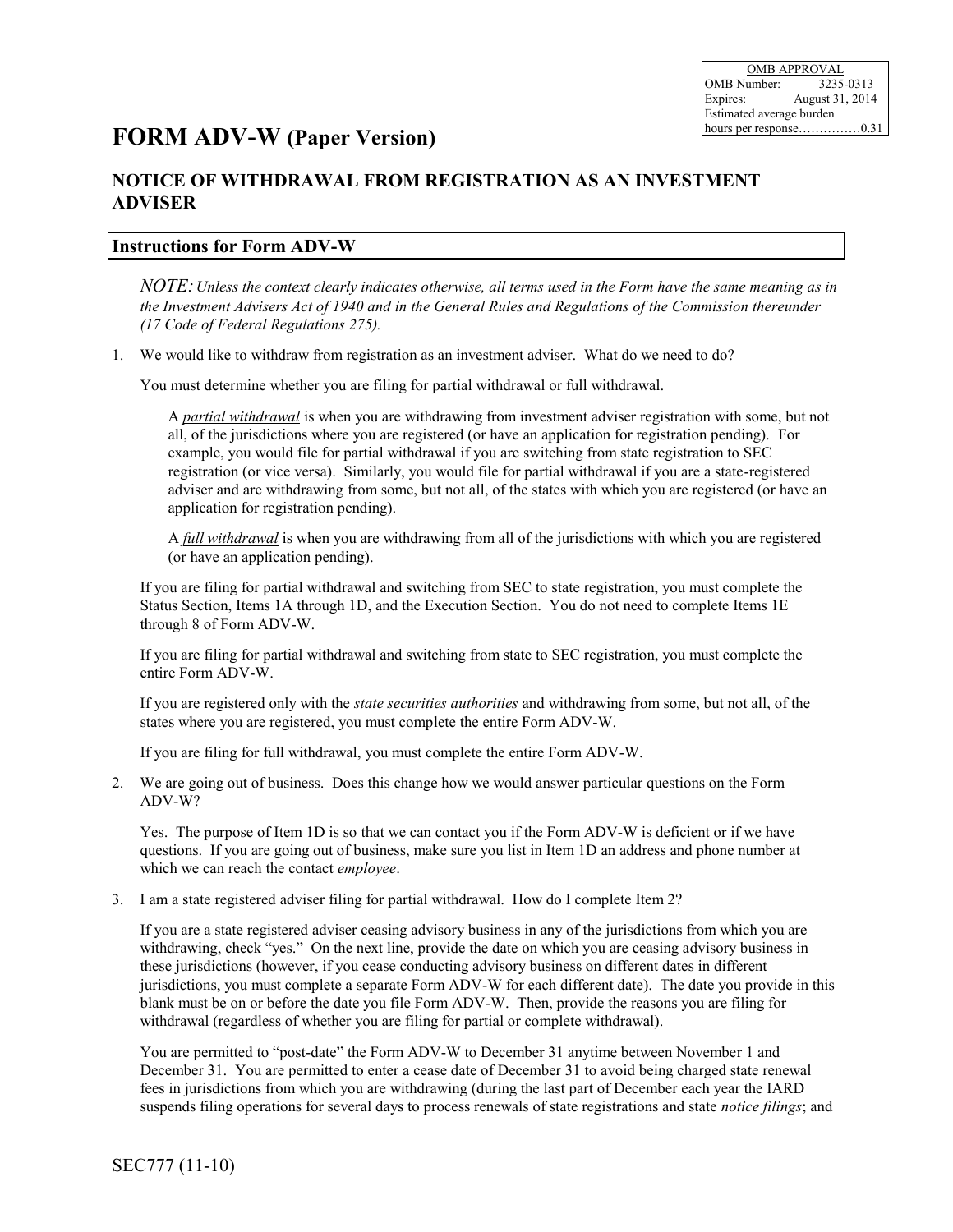#### **Instructions for Form ADV-W Page 2**

you are unable to submit any filings during that time). However, you cannot enter any date other than December 31, and you can only enter a December 31 cease date after November 1.

4. I have completed Form ADV-W and filed it with the SEC. When will it become effective?

Your Form ADV-W will become effective when it is filed with the SEC. However, your Form ADV-W will not be deemed "filed" until the SEC receives it and determines that it is not deficient. The effective date of a Form ADV-W filed with the *state securities authorities* may be different.

5. How should I file my Form ADV-W?

You are required to file Form ADV-W electronically on the IARD.

In the event you are unable to submit an electronic filing, you must apply for a temporary or continuing hardship exemption pursuant to rule 203-3. If you can rely on a temporary or continuing hardship exemption, you must mail one manually signed Form ADV-W and one copy to: IARD Document Processing, FINRA, P.O. Box 9495, Gaithersburg, MD 20898-9495.

Whether you file on the IARD or are permitted to submit paper filings, you must preserve in your records a copy of the Form ADV-W that you file with the SEC.

6. What are the Schedules to Form ADV-W?

Form ADV-W contains two Schedules, Schedule W1 and W2. Your answers to Form ADV-W will determine whether you are required to complete both Schedules, or only Schedule W1.

Schedule W1 is a "continuation page" for Item 5 and a "response page" for Item 8. The names of individuals listed on Schedule W1 must be given in full. If you have assigned advisory contracts to another *person* (as indicated on Item 5 of Form ADV-W), you must complete Section 5 of Schedule W1. If you are filing for full withdrawal or you are a state-registered investment adviser, you must provide the name of each *person* who has or will have custody or possession of your books and records, and each location where the records are or will be kept (Item 8). You may have to complete multiple Schedule W1s, depending on the number of *persons* who have or will have custody or possession of your books and records and/or the number of locations where your records are or will be kept. Instruction number seven, below, provides several examples that should help you properly respond to Item 8 to Form ADV-W.

Schedule W2 requires basic financial information relating to your investment advisory business. If you check "yes" to Items 3, 4, or 6, you are required to complete Schedule W2.

- 7. Questions about Item 8. The following examples are intended to assist you in completing Section 8 of Schedule W1 for any *persons* who have or will have custody of your books and records, and the location(s) at which those records are or will be kept.
	- a. After I withdraw from registration, two *persons* (*Persons* A and B) will have custody of my books and records, but my books and records will be kept at a single location. How should I complete the Schedule W1?

You would complete two Schedules W1. The first would list *Person* A, and the location at which your books and records will be kept. You would complete a second Schedule W1 that would list *Person* B, and would list (again) the location at which your books and records will be kept.

b. After I withdraw from registration, only one *person* will have custody of my books and records, but they will be kept at three locations (Locations X, Y and Z). How should I complete the Schedule W1?

You would complete three Schedules W1. The first would list the *person* that will have custody of your books and records, and Location X. The second Schedule W1 would list (again) the *person* that has or will have custody of your books and records, and Location Y. The third Schedule W1 would list (again) the *person* that has or will have custody of your books and records, and Location Z.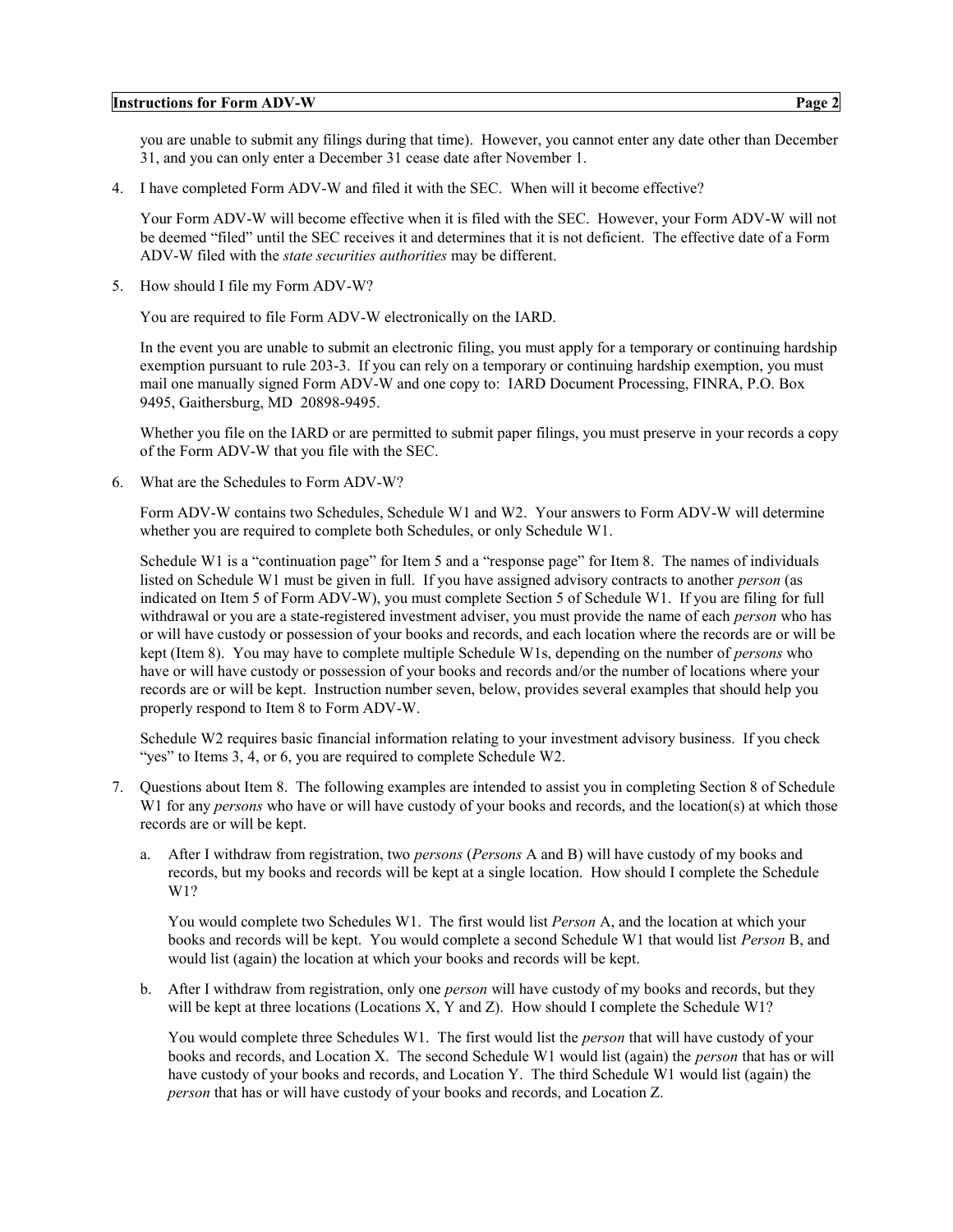#### **Instructions for Form ADV-W Page 3**

c. After I withdraw from registration, two people (*Persons* A and B) will have custody of my books and records, and my books and records will be kept at two locations (Locations Y and Z). Each *person* would have custody of the books and records that are kept at both locations. How should I complete the Schedule W1?

You would complete four Schedules W1. The first would list *Person* A and Location Y. The second Schedule W1 would list (again) *Person* A, and would list Location Z. The third Schedule W1 would list *Person* B and Location Y, and the fourth Schedule W1 would list *Person* B and Location Z. On each Schedule W1, you should briefly describe the records that are kept at each location (*e.g.*, business and trading records from 1996 through 1999).

8. Who should sign the Form ADV-W?

Copies of the Form ADV-W you file with the SEC must be executed by a *person* you have authorized to file the Form. If you are a sole proprietor, you must sign the Form; if you are a partnership, a general partner must sign the Form in the name of the partnership; if you are an unincorporated organization or association that is not a partnership, the *managing agent* (an authorized *person* who directs or manages or who participates in the directing or managing of its affairs) must sign the Form in the name of the organization or association; if you are a corporation, a principal officer duly authorized must sign the Form in the name of the corporation. If an officer of any entity is signing the Form, the officer's title must be given.

9. What if I need more space to provide additional information?

If you are filing electronically, add any additional information in the text box asking you to "describe the books and records kept at this location." If you are filing on paper, use the reverse side of Schedule W1 to provide any additional information.

10. What if I do not follow these instructions when completing the Form ADV-W?

If you do not prepare and execute the Form ADV-W as required by these instructions, SEC staff may return the form to you for correction. The SEC's acceptance of the Form, however, is not a finding that you have filed the Form ADV-W as required or that the information submitted is true, correct or complete.

PRIVACY ACT STATEMENT. Section 203(h) of the Advisers Act [15 U.S.C. §80b-3(h)] authorizes the Commission to collect the information required by Form ADV-W. The Commission collects this information for regulatory purposes, such as reviewing an adviser's application to withdraw. Filing Form ADV-W is mandatory for an investment adviser to withdraw from registration. The Commission maintains the information submitted on Form ADV-W and makes it publicly available. The Commission may return forms that do not include required information. Intentional misstatements or omissions constitute federal criminal violations under 18 U.S.C. §1001 and 15 U.S.C. §80b-17. The information contained in Form ADV-W is part of a system of records subject to the Privacy Act of 1974, as amended. The Commission has published in the Federal Register the Privacy Act System of Records Notice for these records.

SEC'S COLLECTION OF INFORMATION. An agency may not conduct or sponsor, and a person is not required to respond to, a collection of information unless it displays a currently valid control number. Section 203(h) of the Advisers Act authorizes the Commission to collect the information on this Form from applicants. *See* 15 U.S.C. §80b-3(h). Filing of this Form is mandatory for an investment adviser to withdraw from registration. The principal purpose of this collection of information is to enable the Commission to verify that the activities of an investment adviser seeking to withdraw from registration do not require the investment adviser to be registered and to determine whether terms and conditions should be imposed upon a registrant's withdrawal. By accepting a form, however, the Commission does not make a finding that it has been completed or submitted correctly. The Commission will maintain files of the information on Form ADV-W and will make the information publicly available. Any member of the public may direct to the Commission any comments concerning the accuracy of the burden estimate on page one of Form ADV-W, and any suggestions for reducing this burden. This collection of information has been reviewed by the Office of Management and Budget in accordance with the clearance requirements of 44 U.S.C. §3507.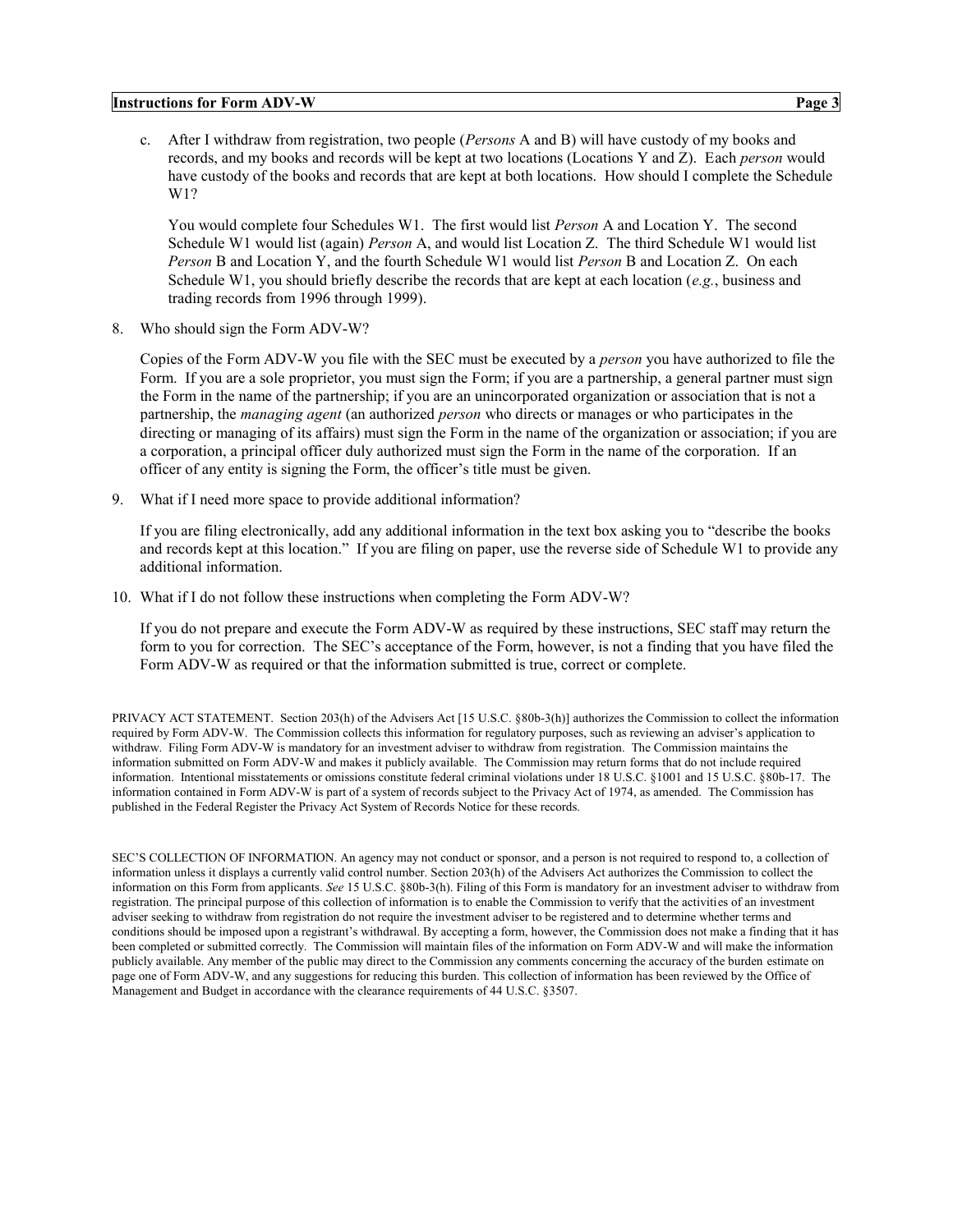## **FORM ADV-W (Paper Version) NOTICE OF WITHDRAWAL FROM REGISTRATION AS AN INVESTMENT ADVISER**

#### **Form ADV-W**

*You must complete this Form ADV-W to withdraw your investment adviser registration with the SEC or one or more state securities administrators. We use the term "you" to refer to the investment adviser withdrawing from registration, regardless of whether the adviser is a sole proprietor, a partnership, a corporation, or another form of organization.* 

**WARNING:** Complete this form truthfully. False statements or omissions may result in administrative, civil or criminal action against you.

### Status

Check the box that indicates what you would like to do:

(i)  $\parallel$  Withdraw from registration in all of the jurisdictions with which you are registered (or have an application for registration pending) (a "full withdrawal").

 $(i)$  Withdraw from registration in some, but not all, of the jurisdictions with which you are registered (or have an application for registration pending) (a "partial withdrawal").

If you are filing for full withdrawal, you must complete all items of this Form ADV-W. If you are filing for partial withdrawal, follow the instructions below for the type of partial withdrawal you are filing.

If you are filing for partial withdrawal, indicate the jurisdictions from which you are withdrawing your investment adviser registration (or application for registration):



*Check this box if you are withdrawing your SEC registration and switching to state registration, or if you are withdrawing your application for SEC registration. If you check this box (a), you must complete only this Status Section, Items 1A through 1D, and the Execution Section. Do not complete Item 1E and Items 2 through 8.* 

(b)  $\Box$  The state(s) for which the box(es) below are checked:

|           |  | $\Box$ AL $\Box$ DC $\Box$ IA $\Box$ MN $\Box$ NM $\Box$ PR $\Box$ VI |  |  |
|-----------|--|-----------------------------------------------------------------------|--|--|
|           |  | $\Box$ AK $\Box$ FL $\Box$ KS $\Box$ MS $\Box$ NY $\Box$ RI $\Box$ VA |  |  |
|           |  | $\Box$ AZ $\Box$ GA $\Box$ KY $\Box$ MO $\Box$ NC $\Box$ SC $\Box$ WA |  |  |
|           |  | $\Box$ AR $\Box$ GU $\Box$ LA $\Box$ MT $\Box$ ND $\Box$ SD $\Box$ WV |  |  |
|           |  | $\Box$ CA $\Box$ HI $\Box$ ME $\Box$ NE $\Box$ OH $\Box$ TN $\Box$ WI |  |  |
|           |  | $\Box$ CO $\Box$ ID $\Box$ MD $\Box$ NV $\Box$ OK $\Box$ TX           |  |  |
| $\Box$ CT |  | $\Box$ IL $\Box$ MA $\Box$ NH $\Box$ OR $\Box$ UT                     |  |  |
|           |  | $\Box$ DE $\Box$ IN $\Box$ MI $\Box$ NJ $\Box$ PA $\Box$ VT           |  |  |

*If you check this box (b), you must complete all items of this Form ADV-W.*

## Item 1 Identifying Information

A. Your full legal name (if you are a sole proprietor, your last, first, and middle names):

 $\mathcal{L}_\mathcal{L} = \mathcal{L}_\mathcal{L}$  , where  $\mathcal{L}_\mathcal{L} = \mathcal{L}_\mathcal{L}$  , where  $\mathcal{L}_\mathcal{L} = \mathcal{L}_\mathcal{L}$  , where  $\mathcal{L}_\mathcal{L} = \mathcal{L}_\mathcal{L}$ 

*The name you enter here must be the same as the name you entered on your last amended Form ADV. Do not report a name change on this Form ADV-W.*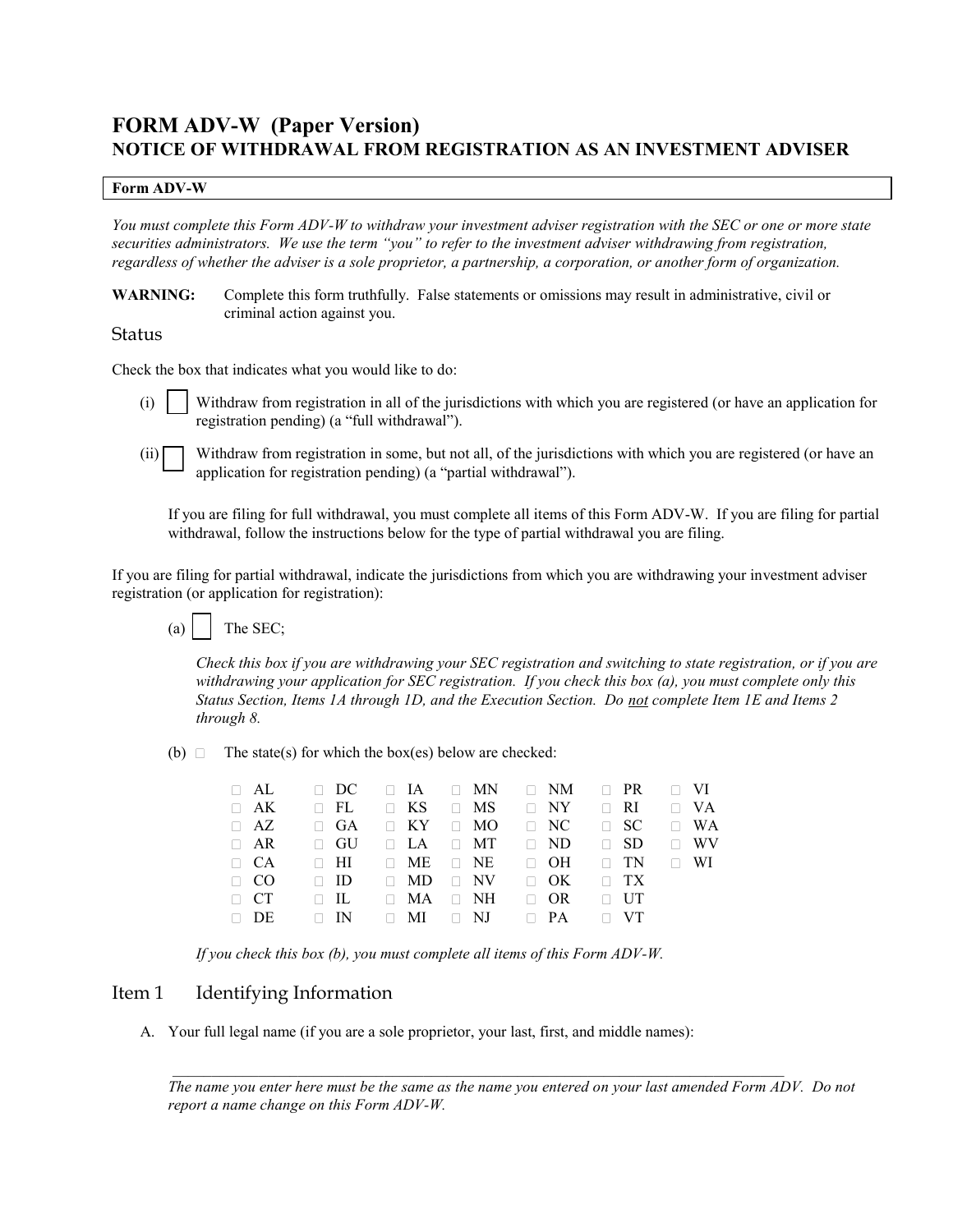\_\_\_\_\_\_\_\_\_\_\_\_\_\_\_\_\_\_

- B. Your SEC file number (if you are registered with the SEC as an investment adviser):  $801 -$
- C. Your *CRD* number (if you have a number ("*CRD* number") assigned by the *FINRA's CRD* system):

*If you do not have a CRD number, skip this Item 1C. Do not provide the CRD number of one of your officers, employees, or affiliates.* 

D. Name and business address of contact *employee*:

| (name)              |         | (title)   |                     |
|---------------------|---------|-----------|---------------------|
| (number and street) |         |           |                     |
| (city)              | (state) | (country) | (zip+4/postal code) |
|                     |         |           |                     |

 $\mathcal{L}=\mathcal{L}=\mathcal{L}=\mathcal{L}=\mathcal{L}=\mathcal{L}=\mathcal{L}=\mathcal{L}=\mathcal{L}=\mathcal{L}=\mathcal{L}=\mathcal{L}=\mathcal{L}=\mathcal{L}=\mathcal{L}=\mathcal{L}=\mathcal{L}=\mathcal{L}=\mathcal{L}=\mathcal{L}=\mathcal{L}=\mathcal{L}=\mathcal{L}=\mathcal{L}=\mathcal{L}=\mathcal{L}=\mathcal{L}=\mathcal{L}=\mathcal{L}=\mathcal{L}=\mathcal{L}=\mathcal{L}=\mathcal{L}=\mathcal{L}=\mathcal{L}=\mathcal{L}=\mathcal{$ (electronic mail (e-mail) address, if contact *employee* has one)

*The contact employee should be an employee (not outside counsel) who is authorized to receive information and respond to questions about this Form ADV-W.*

E. *Principal Office and Place of Business*:

| (number and street) |                                    |                                                         |                                                                                      |
|---------------------|------------------------------------|---------------------------------------------------------|--------------------------------------------------------------------------------------|
| (city)              | (state)                            | (country)                                               | (zip+4/postal code)                                                                  |
| (area code)         |                                    | (telephone number)                                      |                                                                                      |
|                     |                                    | If this address is a private residence, check this box: |                                                                                      |
| Item 2              | <b>Status of Advisory Business</b> |                                                         |                                                                                      |
| А.<br>withdrawing?  |                                    |                                                         | Have you ceased conducting advisory business in the jurisdictions from which you are |

 If yes, provide the date you ceased conducting advisory business in the jurisdictions checked in the status section above:

MM / DD / YYYY

*If you ceased conducting advisory business in these jurisdictions on different dates, you must submit a different Form ADV-W for each different date on which you ceased conducting advisory business.* 

 $\mathcal{L} = \frac{1}{2} \sum_{i=1}^{n} \frac{1}{2} \sum_{j=1}^{n} \frac{1}{2} \sum_{j=1}^{n} \frac{1}{2} \sum_{j=1}^{n} \frac{1}{2} \sum_{j=1}^{n} \frac{1}{2} \sum_{j=1}^{n} \frac{1}{2} \sum_{j=1}^{n} \frac{1}{2} \sum_{j=1}^{n} \frac{1}{2} \sum_{j=1}^{n} \frac{1}{2} \sum_{j=1}^{n} \frac{1}{2} \sum_{j=1}^{n} \frac{1}{2} \sum_{j=1}^{n} \frac{1}{2} \sum$ 

B. Reasons for withdrawal: \_\_\_\_\_\_\_\_\_\_\_\_\_\_\_\_\_\_\_\_\_\_\_\_\_\_\_\_\_\_\_\_\_\_\_\_\_\_\_\_\_\_\_\_\_\_\_\_\_\_\_\_\_\_\_\_\_\_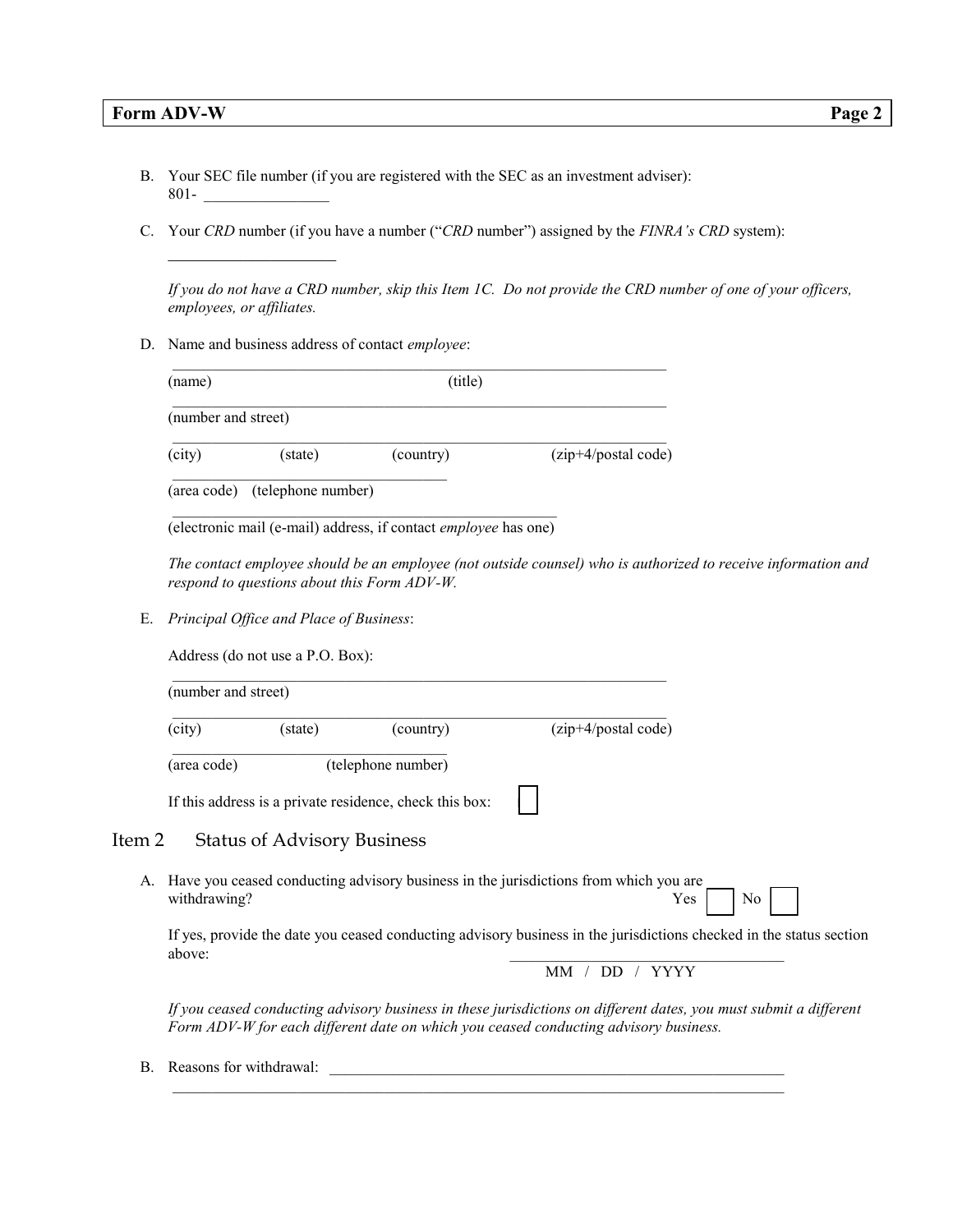## **Form ADV-W** Page 3

## Item 3 Custody

| Do you or a related person have custody of client assets?<br>Yes                                                                                                                                                                                                                                                                                    |                       |  |  |  |
|-----------------------------------------------------------------------------------------------------------------------------------------------------------------------------------------------------------------------------------------------------------------------------------------------------------------------------------------------------|-----------------------|--|--|--|
| If yes, provide the following information:                                                                                                                                                                                                                                                                                                          |                       |  |  |  |
| A. Number of <i>clients</i> for whom you have <i>custody</i> of cash or securities:<br>B. Amount of <i>clients'</i> cash for which you have <i>custody</i> :<br>C. Market value of <i>clients'</i> securities for which you have <i>custody</i> :<br>D. Market value of assets other than cash or securities for which you have <i>custody</i> : \$ | .00<br>.00<br>.00     |  |  |  |
| Money Owed to Clients<br>Item 4                                                                                                                                                                                                                                                                                                                     |                       |  |  |  |
| Have you (i) received any advisory fees for investment advisory services or publications that you have not rendered or<br>delivered; or (ii) borrowed any money from <i>clients</i> that you have not repaid?<br>Yes                                                                                                                                | N <sub>0</sub>        |  |  |  |
| Do not include in your response to this Item 4 any client funds for which you have custody and that you included in<br>your response to Item 3.                                                                                                                                                                                                     |                       |  |  |  |
| If yes, provide the following information:                                                                                                                                                                                                                                                                                                          |                       |  |  |  |
| A. Amount of money owed to <i>clients</i> for prepaid fees or subscriptions:<br>B. Amount of money owed to <i>clients</i> for borrowed funds:                                                                                                                                                                                                       |                       |  |  |  |
| Item 5<br><b>Advisory Contracts</b>                                                                                                                                                                                                                                                                                                                 |                       |  |  |  |
| A. Have you assigned any of your investment advisory contracts to another person?<br>Yes                                                                                                                                                                                                                                                            | N <sub>0</sub>        |  |  |  |
| If yes, provide the following information:                                                                                                                                                                                                                                                                                                          |                       |  |  |  |
| Did you obtain the consent of each <i>client</i> prior to the assignment of the <i>client's</i> contract?<br>B.                                                                                                                                                                                                                                     | Yes<br>N <sub>0</sub> |  |  |  |
| Client consent can be obtained through an actual consent, or can be inferred through the use of a negative<br>consent.                                                                                                                                                                                                                              |                       |  |  |  |

If you answered "yes" to Item 5A, list on Section 5 of Schedule W1 each person to whom you have assigned any of your investment advisory contracts. You must complete a separate Schedule W1 for each *person* to whom you have assigned any of your advisory contracts.

## Item 6 Judgments and Liens

Are there any unsatisfied judgments or liens against you? Yes No

Item 7 Statement of Financial Condition

## If you answered yes to Items 3, 4, or 6, you must complete Schedule W2, disclosing the nature and amount of your assets and liabilities and your net worth as of the last day of the month prior to the filing of this Form ADV-W.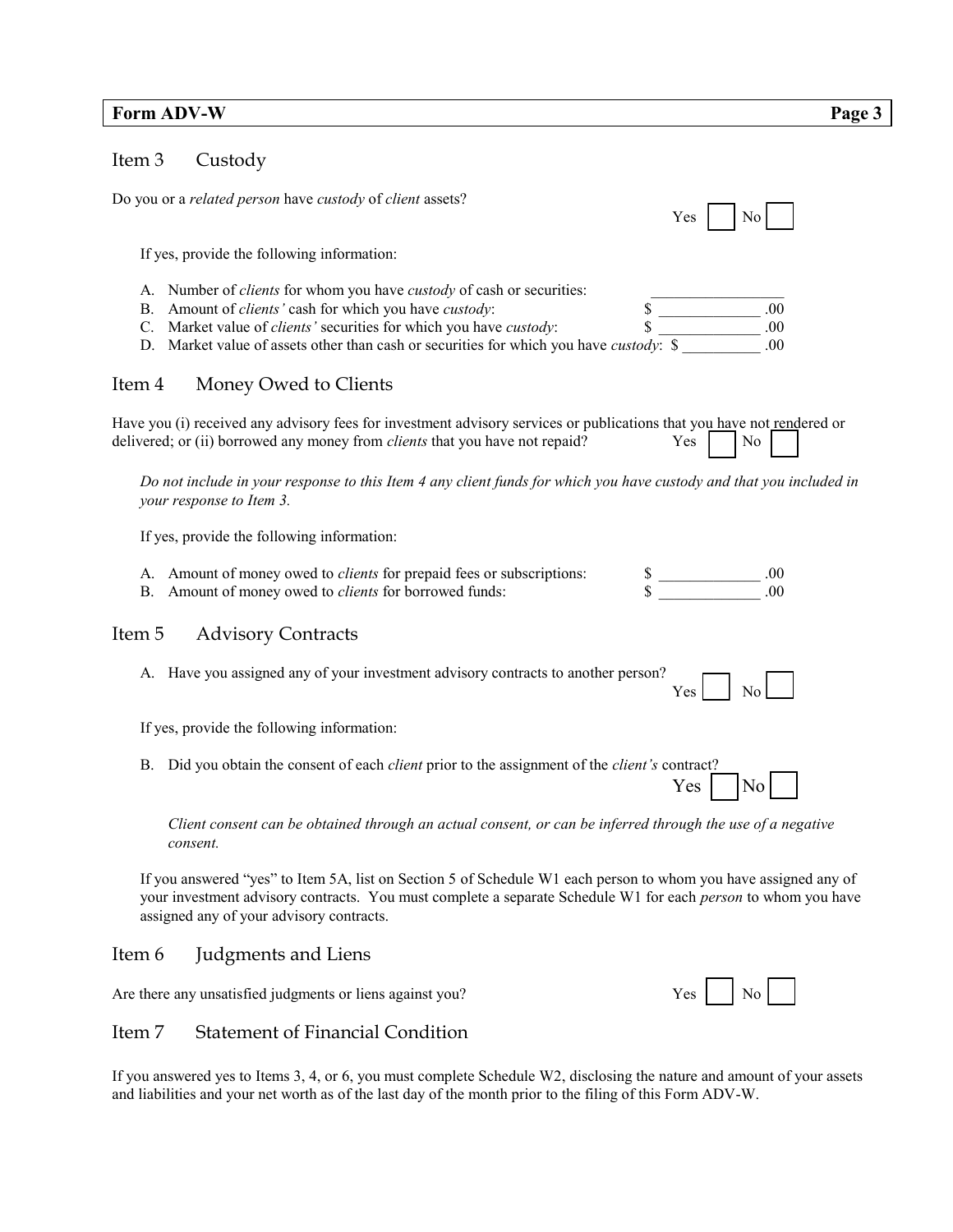## **Form ADV-W** Page 4

## Item 8 Books and Records

This item requires you to list (i) the name and address of each *person* who has or will have custody or possession of your books and records; and (ii) each location at which any of your books and records are or will be kept. You must list this information on Schedule W1, and you must complete a separate Schedule W1 for each *person* who has or will have custody of your books and records at each location. The instructions to Form ADV-W contain additional information and examples to assist you in responding to Item 8.

*NOTE: Section 204 of the Advisers Act, or similar state law, requires you to preserve your books and records after you have withdrawn from registration.* 

#### Execution

I, the undersigned, have signed this Form ADV-W on behalf of, and with the authority of, the adviser withdrawing its registration. The adviser and I both certify, under penalty of perjury under the laws of the United States of America, that the information and statements made in this Form ADV-W, including exhibits and any other information submitted, are true. I further certify that the adviser's books and records will be preserved and available for inspection as required by law, and that all information previously submitted on Form ADV is accurate and complete as of this date. I understand that if any information contained in items 1D or IE of this Form ADV-W is different from the information contained on Form ADV, the information on this Form ADV-W will replace the corresponding entry on the adviser's Form ADV composite available through IARD. Finally, I authorize any *person* having custody or possession of these books and records to make them available to authorized regulatory representatives.

| Signature:    | Date:  |  |
|---------------|--------|--|
|               |        |  |
| Printed Name: | Title: |  |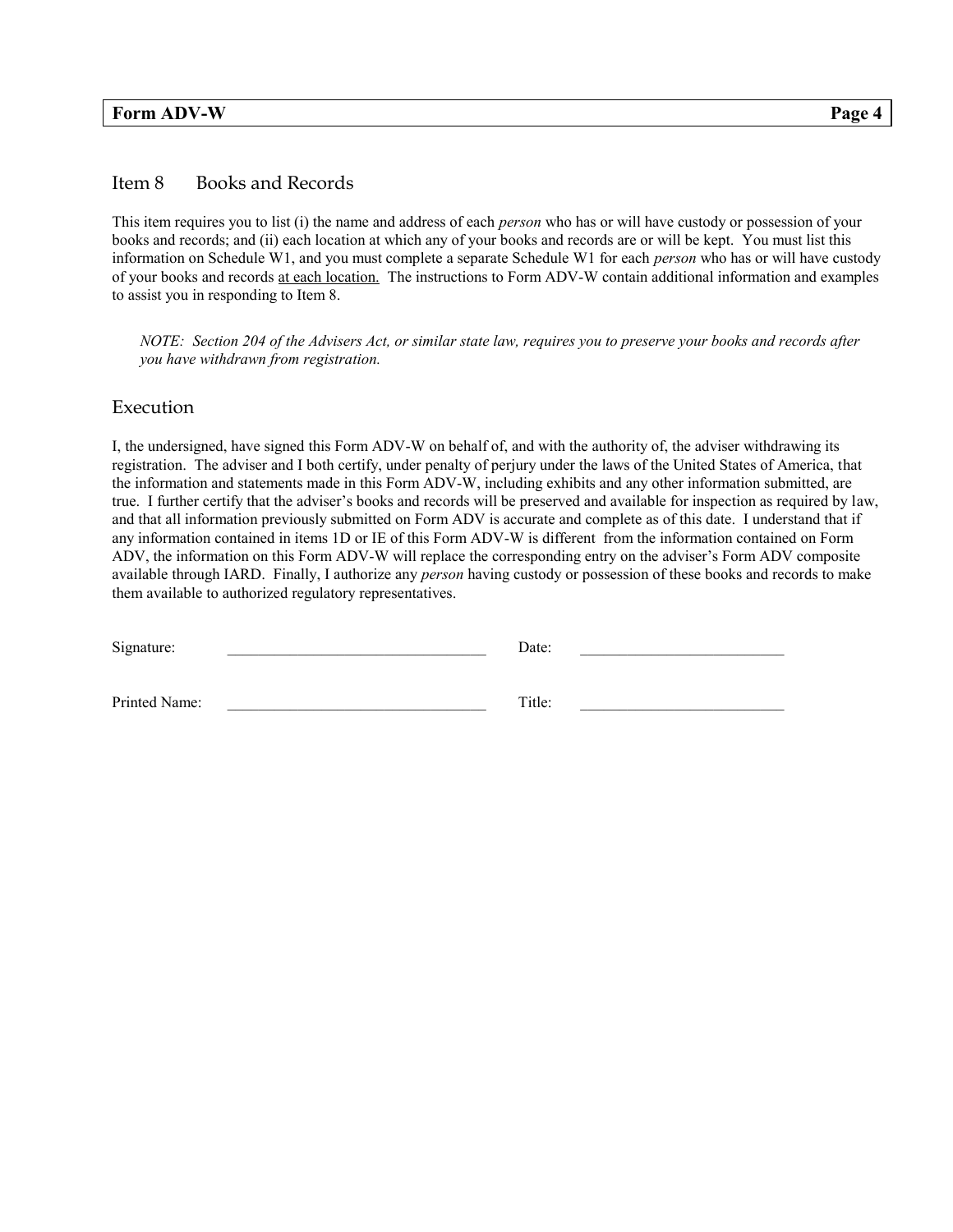| <b>FORM ADV-W</b>                                                                                                                                                                                                                                                                                                                                                                                                                                                                                                                                                                             |                                                                                                                                                                                                                                                                                                                                                                                                                                                                                                                                                                                    |                     |                     |  |  |  |
|-----------------------------------------------------------------------------------------------------------------------------------------------------------------------------------------------------------------------------------------------------------------------------------------------------------------------------------------------------------------------------------------------------------------------------------------------------------------------------------------------------------------------------------------------------------------------------------------------|------------------------------------------------------------------------------------------------------------------------------------------------------------------------------------------------------------------------------------------------------------------------------------------------------------------------------------------------------------------------------------------------------------------------------------------------------------------------------------------------------------------------------------------------------------------------------------|---------------------|---------------------|--|--|--|
| Schedule W1                                                                                                                                                                                                                                                                                                                                                                                                                                                                                                                                                                                   |                                                                                                                                                                                                                                                                                                                                                                                                                                                                                                                                                                                    |                     | Date: $CRD No.:$    |  |  |  |
| (Paper Version)                                                                                                                                                                                                                                                                                                                                                                                                                                                                                                                                                                               |                                                                                                                                                                                                                                                                                                                                                                                                                                                                                                                                                                                    |                     |                     |  |  |  |
| Certain items in Form ADV-W may require additional information on this Schedule W1. Use this Schedule W1 to report details for items listed<br>below. Report only new information or changes/updates to previously submitted information. Do not repeat previously submitted information.                                                                                                                                                                                                                                                                                                     |                                                                                                                                                                                                                                                                                                                                                                                                                                                                                                                                                                                    |                     |                     |  |  |  |
| SECTION 5 Other Investment Advisory Contract Assignments                                                                                                                                                                                                                                                                                                                                                                                                                                                                                                                                      |                                                                                                                                                                                                                                                                                                                                                                                                                                                                                                                                                                                    |                     |                     |  |  |  |
| Check here if you are completing this section:                                                                                                                                                                                                                                                                                                                                                                                                                                                                                                                                                |                                                                                                                                                                                                                                                                                                                                                                                                                                                                                                                                                                                    |                     |                     |  |  |  |
| Complete the following information for each <i>person</i> to whom you have assigned any advisory contract. You must complete a separate Schedule<br>W1 for each <i>person</i> to whom you have assigned an advisory contract.                                                                                                                                                                                                                                                                                                                                                                 |                                                                                                                                                                                                                                                                                                                                                                                                                                                                                                                                                                                    |                     |                     |  |  |  |
|                                                                                                                                                                                                                                                                                                                                                                                                                                                                                                                                                                                               | Name and business address of the <i>person</i> to whom advisory contracts were assigned:                                                                                                                                                                                                                                                                                                                                                                                                                                                                                           |                     |                     |  |  |  |
|                                                                                                                                                                                                                                                                                                                                                                                                                                                                                                                                                                                               |                                                                                                                                                                                                                                                                                                                                                                                                                                                                                                                                                                                    | (name)              |                     |  |  |  |
|                                                                                                                                                                                                                                                                                                                                                                                                                                                                                                                                                                                               |                                                                                                                                                                                                                                                                                                                                                                                                                                                                                                                                                                                    | (number and street) |                     |  |  |  |
| (city)                                                                                                                                                                                                                                                                                                                                                                                                                                                                                                                                                                                        | (state)                                                                                                                                                                                                                                                                                                                                                                                                                                                                                                                                                                            | (country)           | (zip+4/postal code) |  |  |  |
| (area code)                                                                                                                                                                                                                                                                                                                                                                                                                                                                                                                                                                                   | (telephone number)                                                                                                                                                                                                                                                                                                                                                                                                                                                                                                                                                                 |                     |                     |  |  |  |
|                                                                                                                                                                                                                                                                                                                                                                                                                                                                                                                                                                                               | If this address is a private residence, check this box:                                                                                                                                                                                                                                                                                                                                                                                                                                                                                                                            |                     |                     |  |  |  |
| <b>SECTION 8</b>                                                                                                                                                                                                                                                                                                                                                                                                                                                                                                                                                                              |                                                                                                                                                                                                                                                                                                                                                                                                                                                                                                                                                                                    |                     |                     |  |  |  |
| Persons With Custody or Possession of the Books and Records Kept at the Location Described Below.                                                                                                                                                                                                                                                                                                                                                                                                                                                                                             |                                                                                                                                                                                                                                                                                                                                                                                                                                                                                                                                                                                    |                     |                     |  |  |  |
|                                                                                                                                                                                                                                                                                                                                                                                                                                                                                                                                                                                               | Complete the following information for the <i>person</i> that has or will have custody or possession of the books and records kept at the location<br>described in this Section 8 of this Schedule. You must complete a separate Schedule W1 for each person that has or will have custody of any of<br>your books and records. If the person you list below has or will have custody of any of your books and records at any other location, you must<br>complete separate Schedule(s) W1 listing this <i>person</i> and each other location of your books and records.<br>(name) |                     |                     |  |  |  |
|                                                                                                                                                                                                                                                                                                                                                                                                                                                                                                                                                                                               |                                                                                                                                                                                                                                                                                                                                                                                                                                                                                                                                                                                    | (number and street) |                     |  |  |  |
| (city)                                                                                                                                                                                                                                                                                                                                                                                                                                                                                                                                                                                        | (state)                                                                                                                                                                                                                                                                                                                                                                                                                                                                                                                                                                            | (country)           | (zip+4/postal code) |  |  |  |
| (area code)                                                                                                                                                                                                                                                                                                                                                                                                                                                                                                                                                                                   | (telephone number)                                                                                                                                                                                                                                                                                                                                                                                                                                                                                                                                                                 |                     |                     |  |  |  |
|                                                                                                                                                                                                                                                                                                                                                                                                                                                                                                                                                                                               | If this address is a private residence, check this box:                                                                                                                                                                                                                                                                                                                                                                                                                                                                                                                            |                     |                     |  |  |  |
| Location of the Books and Records of Which the Person Listed in this Schedule W1 Has Custody or Possession.                                                                                                                                                                                                                                                                                                                                                                                                                                                                                   |                                                                                                                                                                                                                                                                                                                                                                                                                                                                                                                                                                                    |                     |                     |  |  |  |
| Complete the following information for the location where the books and records of which the <i>person</i> listed in this Section 8 of this Schedule<br>has or will have custody or possession. You must complete a separate Schedule W1 for each location at which your records are or will be kept.<br>If any other person has or will have custody or possession of any of the books and records at the location described below, you must complete<br>separate Schedule(s) W1 listing this location and each other <i>person</i> that has or will have custody of your books and records. |                                                                                                                                                                                                                                                                                                                                                                                                                                                                                                                                                                                    |                     |                     |  |  |  |
| (name)                                                                                                                                                                                                                                                                                                                                                                                                                                                                                                                                                                                        |                                                                                                                                                                                                                                                                                                                                                                                                                                                                                                                                                                                    |                     |                     |  |  |  |
| (number and street)                                                                                                                                                                                                                                                                                                                                                                                                                                                                                                                                                                           |                                                                                                                                                                                                                                                                                                                                                                                                                                                                                                                                                                                    |                     |                     |  |  |  |
| (city)                                                                                                                                                                                                                                                                                                                                                                                                                                                                                                                                                                                        | (state)                                                                                                                                                                                                                                                                                                                                                                                                                                                                                                                                                                            | (country)           | (zip+4/postal code) |  |  |  |
| (area code)                                                                                                                                                                                                                                                                                                                                                                                                                                                                                                                                                                                   | (telephone number)                                                                                                                                                                                                                                                                                                                                                                                                                                                                                                                                                                 |                     |                     |  |  |  |
|                                                                                                                                                                                                                                                                                                                                                                                                                                                                                                                                                                                               | If this address is a private residence, check this box:                                                                                                                                                                                                                                                                                                                                                                                                                                                                                                                            |                     |                     |  |  |  |
| Briefly describe the books and records kept at this location.                                                                                                                                                                                                                                                                                                                                                                                                                                                                                                                                 |                                                                                                                                                                                                                                                                                                                                                                                                                                                                                                                                                                                    |                     |                     |  |  |  |